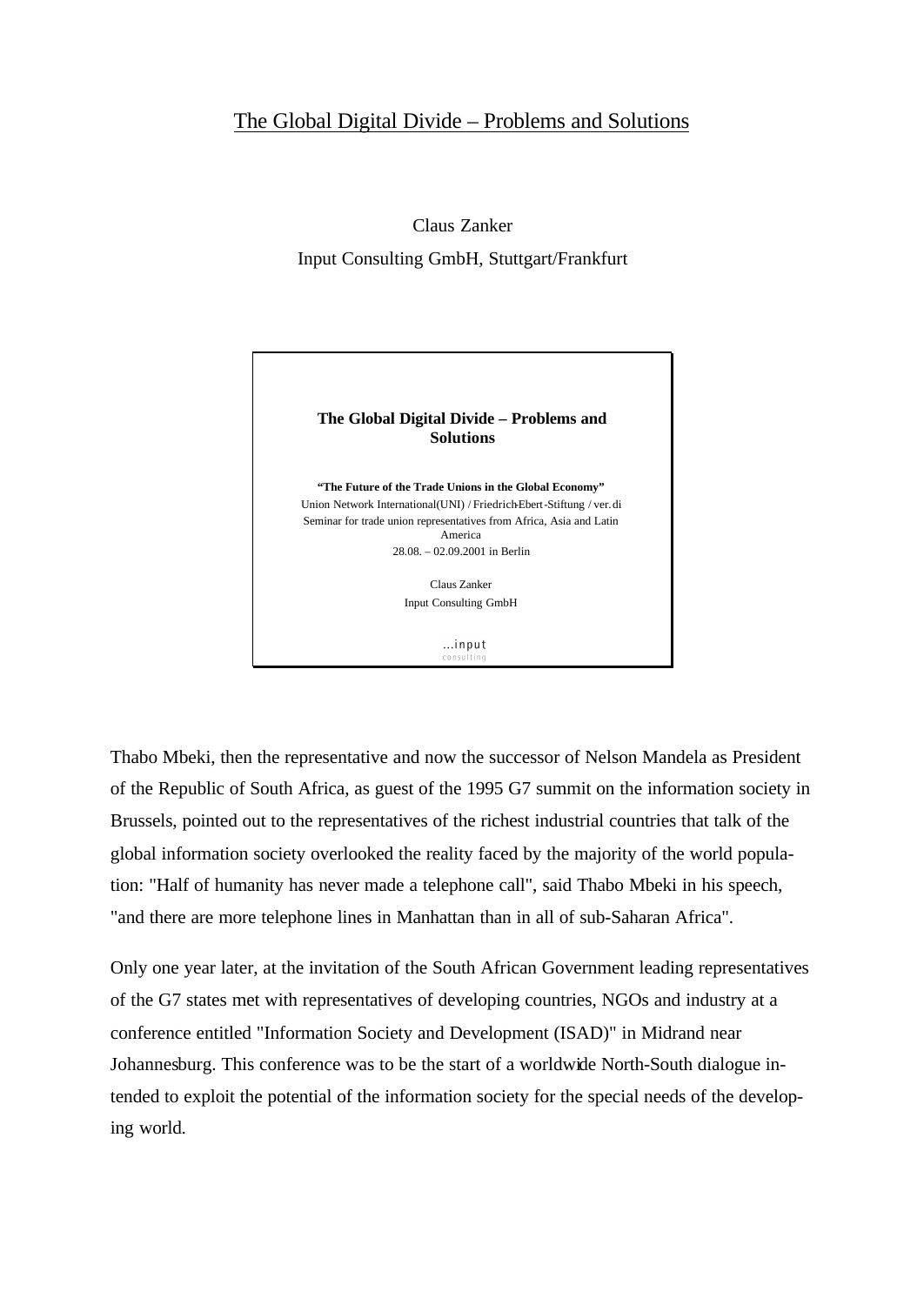

Four years later, at the G8 summit held in Okinawa, Japan, in the summer of 2000, the Heads of State and Government of the seven largest industrialised nations and Russia adopted the "Okinawa Charter on Global Information Society". Together with the private sector, the intention is to try to close or at least reduce the "digital divide" between North and South: "Everyone, everywhere should be enabled to participate in and no one should excluded from the benefits of the global information society", in the wording of the Okinawa Charter.

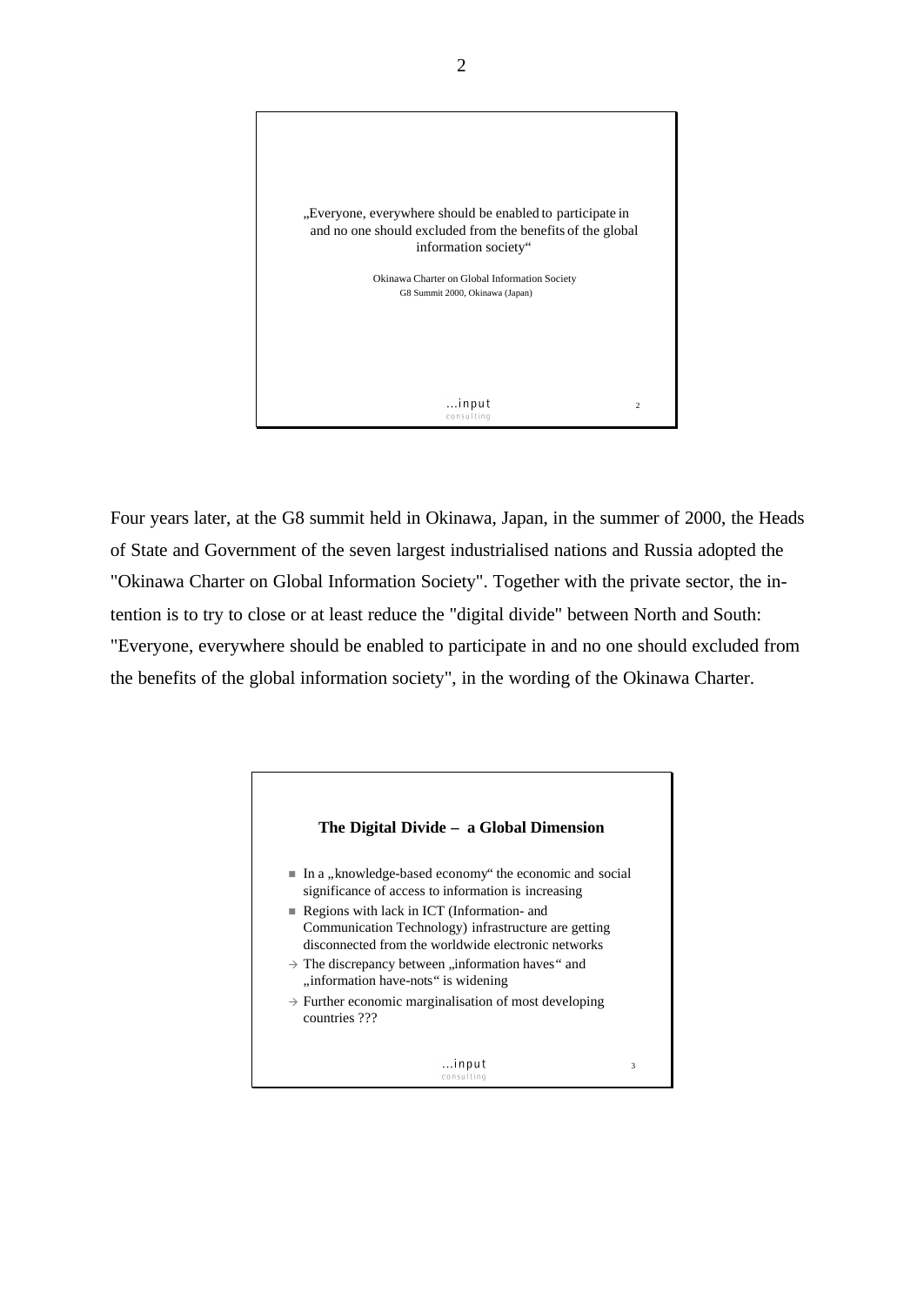The political activities at international level prove that the digital divide is not a mere intrasocietal problem, but that it has long since taken on a global dimension. For one thing, the economic and social significance of access to information during the transition to a more knowledge-centred economy has greatly increased, whilst at the same time the discrepancy between the so-called "information haves" and the "information have-nots" has widened markedly over the past years. The marginalisation of the countries in the South is exacerbated further in this changed environment by their disconnection from the worldwide electronic networks. There is, first and foremost, a lack of infrastructure, such as telephone lines, computers with modems and electricity, all of which are needed in order to close this digital gap between North and South.

Meeting these access prerequisites to the worldwide data networks, and especially meeting all conditions at once, is unfortunately too frequently the exception in most countries of the South. The following data may demonstrate this:



Thus, 85% of the world's population do not even have a telephone line, and 25 countries, 20 of which are in Africa, have fewer than one telephone per hundred inhabitants. The average telephone density in the developing countries is 6.9 per hundred inhabitants, whilst the industrialised countries have 59 telephone lines per hundred inhabitants. However, the differences between the developing countries are considerable, too: Whilst Latin America achieves a telephone density of 13.1 lines per 100 in-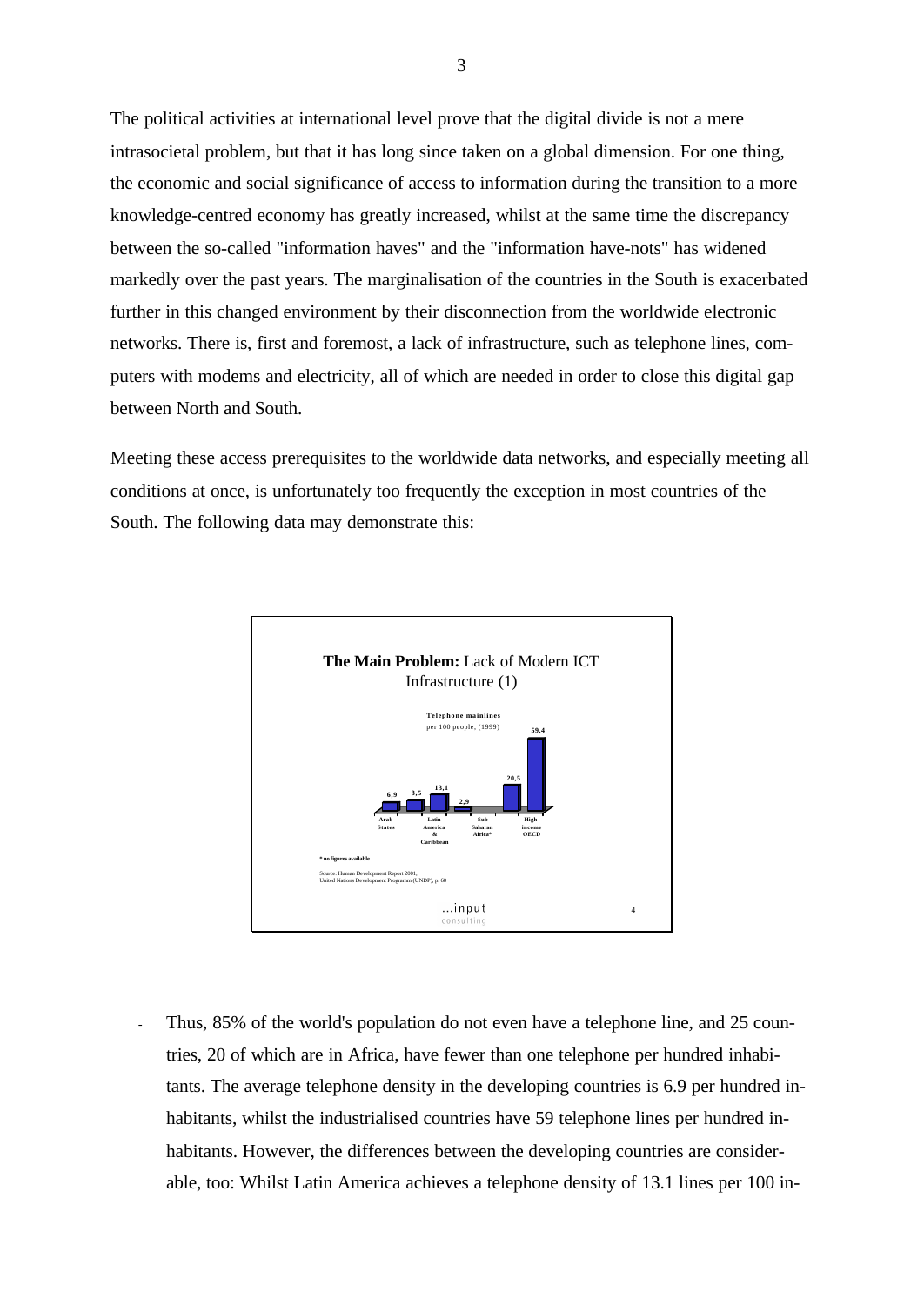habitants, the Middle East have less than half that number. The last in line are South Asia with telephone densities of only 2.9 and Sub-Saharan Africa with 13.8 telephone mainlines per 100 people in the Republic of South Africa or 0.3 in Uganda. Furthermore, half the telephone lines in Africa are in the capital cities, even though only about 10% of the population lives there. The situation is made even worse by the low average quality of the telephone networks (all figures from: Human Development Report 2001, United Nations Development Programme – UNDP, p. 60)



- In addition, the vast majority of computers worldwide are in the countries of the North; two-thirds of them in the G7 states alone. According to information provided in 2000 by the International Telecommunication Union, 57% of the population of the USA had a computer, whilst the Member States of the European Union reached about 29%, whereas the figure is 2.9% in Asia, and on average fewer than 1% of the population in Africa have a computer. In India, the model country for the participation of the developing countries in the advantages of the information society, only 0.45% of the population have a computer (all figures from: International Telecommunication Union – ITU, http://www.itu.int/ITU-D/ict/statistics)
- The third precondition for an Internet connection an adequate electricity supply is hardly met in these countries, either. Every third person in the developing countries must do without electricity; 70% of the rural population in Africa have no electricity,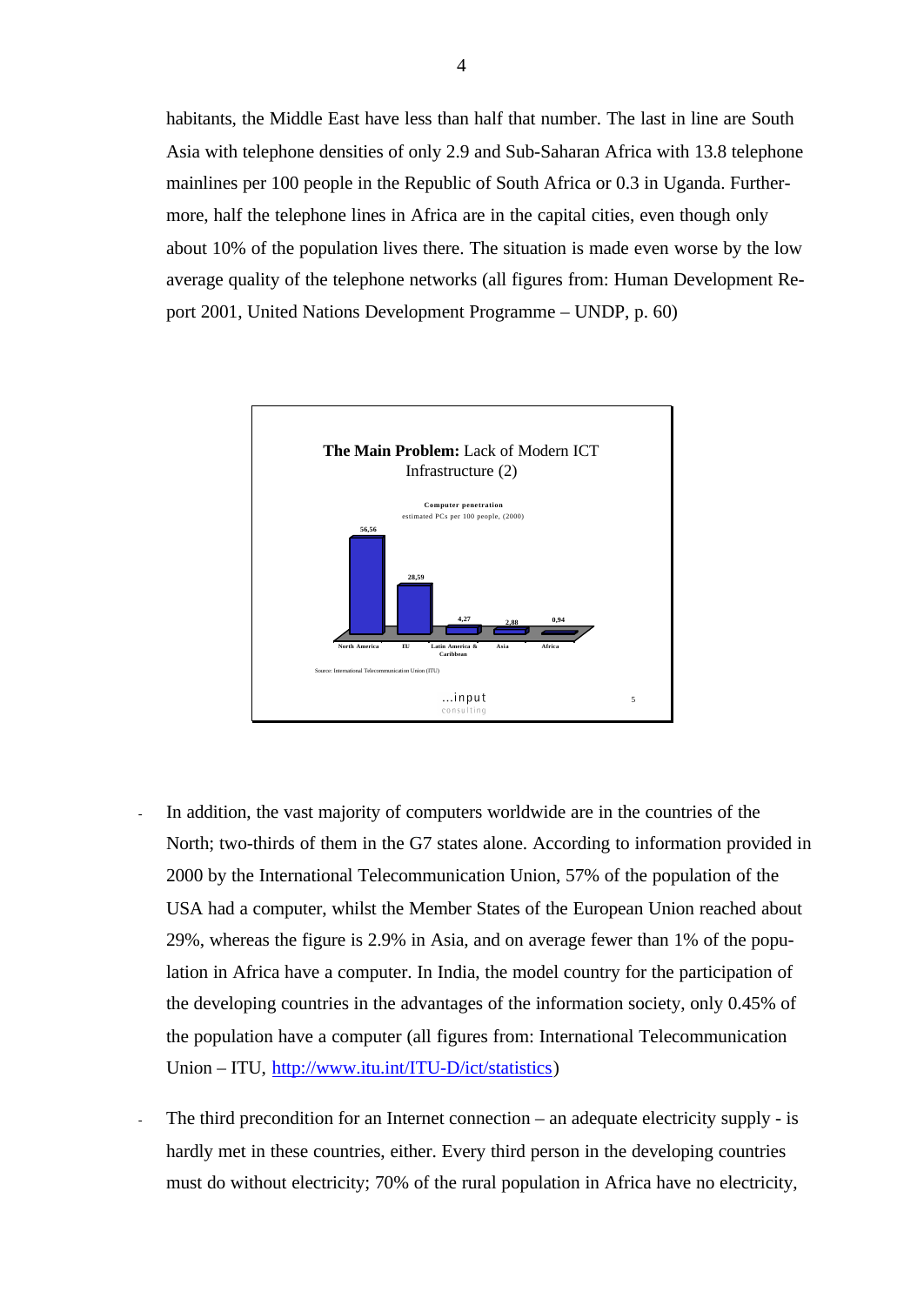and only 15% of houses are connected to the grid in some Indian States (figures from: Uwe Afemann, University of Osnabrück, http://www.dse.de/zeitschrift/ez401-4.htm).



Accordingly, the world's more than 400 million Internet users are concentrated in the rich industrialised countries. 70% of Internet users worldwide live in North America and Europe (IDC, Merril Lynch, "Handelsblatt", 20.08.2001). Whilst in the USA more than half use the Internet, in Latin America and the Caribbean only 3.2% do so. Finland has more Internet users in absolute figures than do the Caribbean states and the countries of Latin America put together. Sub-Saharan Africa and South Asia are almost completely offline, with a share of 0.4%. These latter figures include the Republic of South Africa, which is relatively well developed: Of the roughly three million Africans with Internet access, 1.8 million are in the Republic of South Africa alone. In other African countries, an average of only one out of 10,000 or 0.01% of the population, has access to the global data network.

In an article in 2000, the German news magazine "Der Spiegel" characterised the Internet situation in Africa as follows:

"Africa is the "no subscriber listed" continent. Outside the capitals, it is almost impossible to contact this part of the Earth by telephone, fax or the Internet... Many hundreds of millions of people are condemned to an offline existence – [they are the] outcasts of cyberspace" (DER SPIEGEL, 8/2000)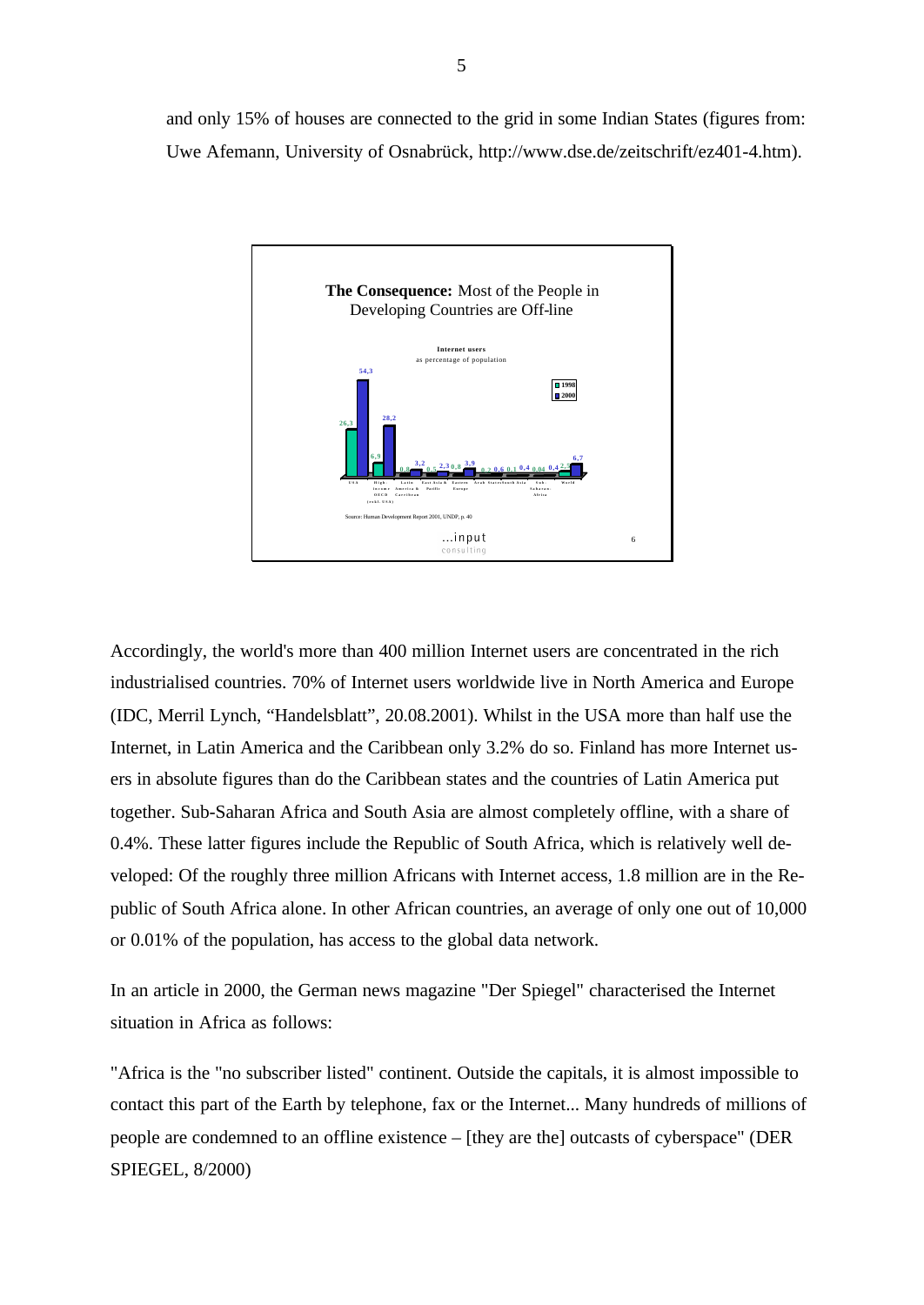

Insufficient density of lines is one aspect of the digital exclusion of the Third World, the lack of affordability of network access being another: The fees charged to a typical Internet user in the USA are 1.2% of average monthly income. For Sri Lanka, for instance, this value is 60%, for Bangladesh 191%, for Nepal 278% and for Madagascar 614%. An average earner in Bangladesh would have to invest eight years' salary in order simply to acquire a computer, according to UNDP data, whereas the investment constitutes less than one month's salary for a European.

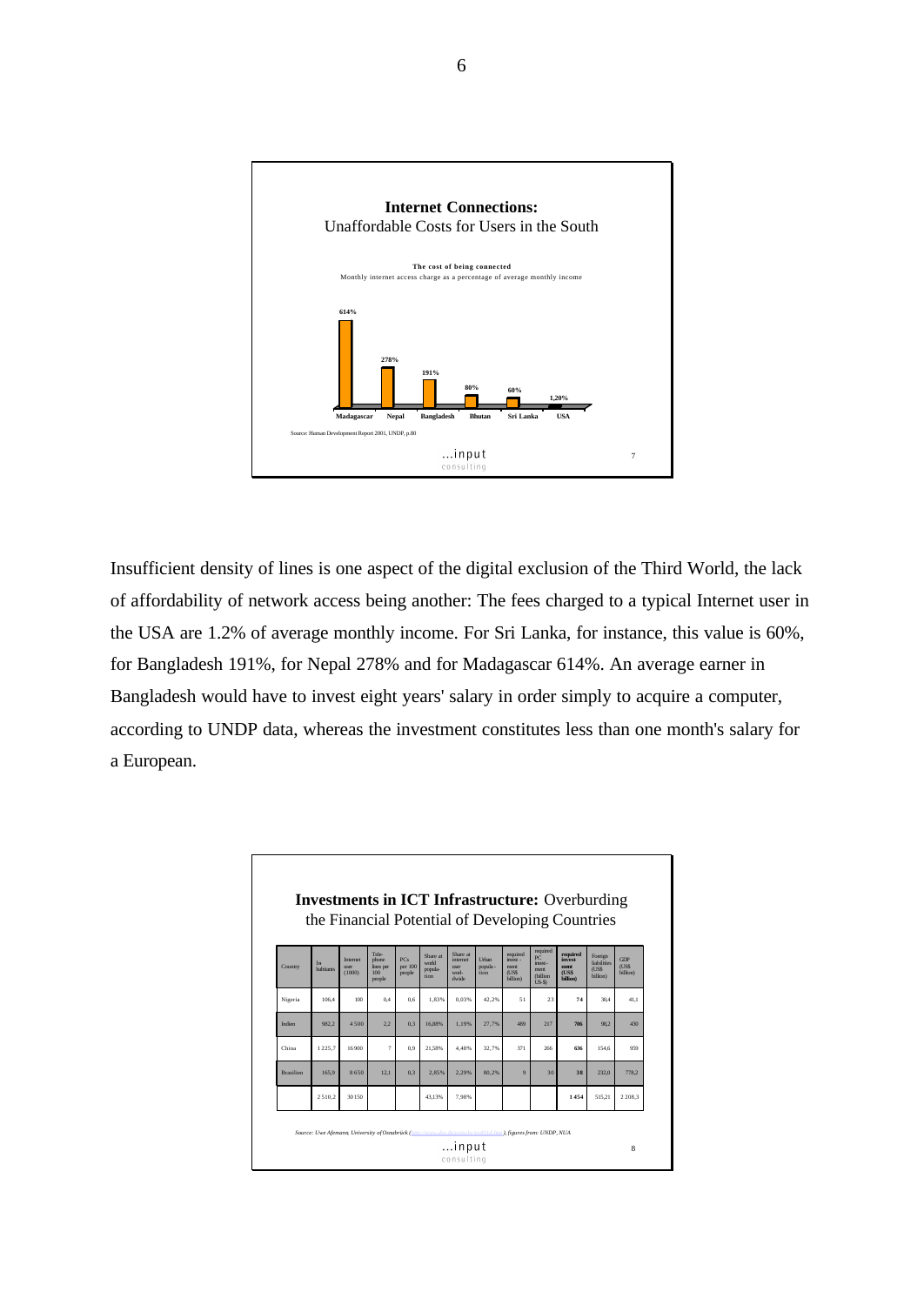But it is not only the cost of acquisition and use for the individual Internet user that form an almost insurmountable barrier for this medium to spread further. The investment needed for the necessary infrastructure would seriously overburden the financial potential of these countries at macroeconomic level.

An investment of roughly USD 1.5 trillion would be needed in order to build an information technology infrastructure in Nigeria, India, China and Brazil, where a total of roughly 43% of the world's population lives, in line with the world average of 15 telephone lines and the same number of computers per 100 inhabitants. This would correspond to 65% of the gross national product of these countries, and would be triple their current foreign debt.

The data describing the unequal spread of information and communication technology infrastructure and costs however do not by any means demonstrate the whole problem caused by the digital divide. This is not only a matter of Internet connections and computers, mobile telephones and optic fibres. Much more comprehensively, the risk is to the global distribution of access to information and knowledge as the new global capital, the real precondition of all progress (Kofi Annan). It is therefore a matter of harnessing information and communication technology for humane, social, sustained development in the Third World in an era of digital capitalism.

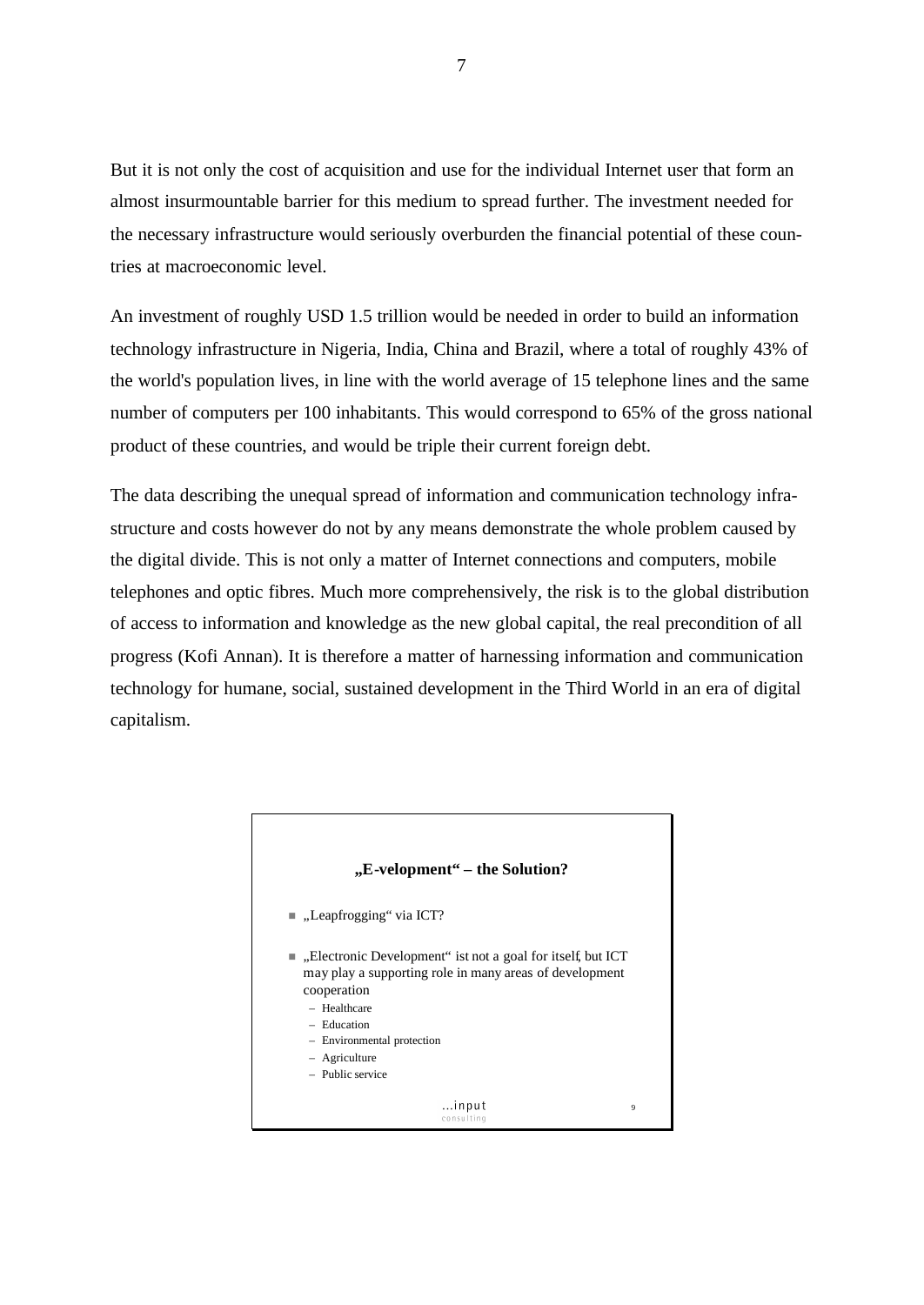The term "digital inclusion" combines the hope that the countries of the South can use information and communication technology to integrate much better into the global economy, overcome their marginalised position, reduce the backwardness of their state of development, and perhaps even take the leap from an agrarian to an information society by "leapfrogging" the intervening stages. However, the corresponding fear exists that the gap between North and South will not only not be closed, but will widen further in the course of the "digital revolution" because the pace of modernisation in the centres of the digital economy is much higher in comparison to the newcomers of the South, and the latter will become more and more detached from new developments in the future.

The value of information and communication technology for the development opportunities of the Third World should not be underestimated. It is not the "technofreaks" from the cities of the North who want to get the South online in some charitable effort, or even the multinational telecoms who want to open up new markets by cabling the Third World. It is primarily players from the Third World who have recognised the opportunities offered by the appropriate use of information and communication technology as it is needed for their countries, just as they also see the risks of further marginalisation, and hence provide impetus for their own efforts, as well as pushing for global initiatives.

However, this form of "electronic development", or to use the artificial word "e-velopment", is the subject of some controversy. All representatives of high-tech enterprises, including Microsoft founder Bill Gates, doubt the value of information and communication technology for the developing countries, especially in comparison to other tasks. However, one should not allow oneself to be tempted to consider the matter as one of alternatives - "Pentium or penicillin". There will naturally always be more acute problems available than equipping the poor with information and communication technology. We cannot speak of "either food aid, education and healthcare, or computers, mobile phones and the Internet", and still less of "first one and then the other". The traditional fields of development cooperation, such as combating hunger, epidemics and illiteracy, improving food supplies and providing clean water and healthcare, will continue to top the list of the problems to be solved in the Third World.

"E-velopment" is not a goal in itself, but may play a supporting role in many areas of development assistance. It is therefore merely a means to an end, but is indispensable as such and highly valuable in many practical projects, be it in healthcare, education and environmental protection, in safeguarding the subsistence of farmers, in promoting women or in improving public services. Why should the supporting effect of information and communication technol-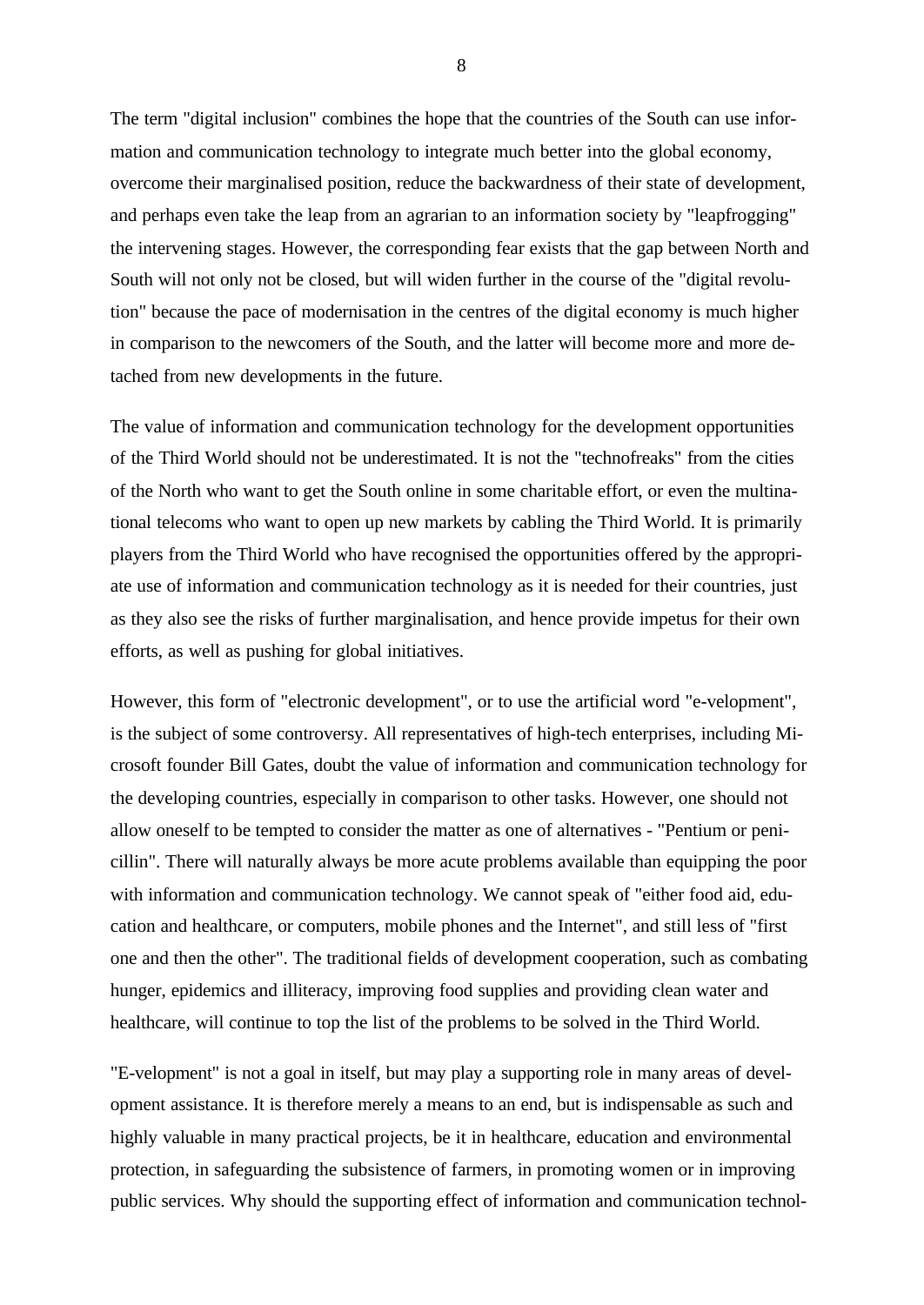ogy, as we have come to know and appreciate it ourselves for several years in our everyday lives and at work, not also be made available in the countries of the South? Health information and education on the risk of illness can be disseminated quickly and cheaply using information technology, while connecting hospitals to the Internet could improve their performance, facilitate diagnoses over greater distances and bring medical advice to remote areas. There are many possible applications in the educational field, such as access to libraries and teaching material, through to tele-learning, which would allow further training to be offered to residents rural areas. Equally, a large number of applications are offered in the area of social services and of trade. I would like to demonstrate the possible applications more clearly, using the four examples below:



The Grameen Bank in Bangladesh seeks to equip 68,000 villages with mobile phones by 2004. Grameen sells the mobile phones on credit, as so-called "village phones", to individual village residents, who in turn sell individual calls to other residents for an appropriate fee. The users of the mobile phones are especially small traders wishing to gain information on the market situation in town, but calls to the pharmacy, doctor or agricultural advisor also provide reasons to use this service. The cost of acquiring the mobile phones is very quickly paid back for the owners of these village phones. The farmers in the village have been able to increase their profits by 50% by gaining information on the market and price situation, for instance, for the sale of eggs. Workers, mostly day labourers, who were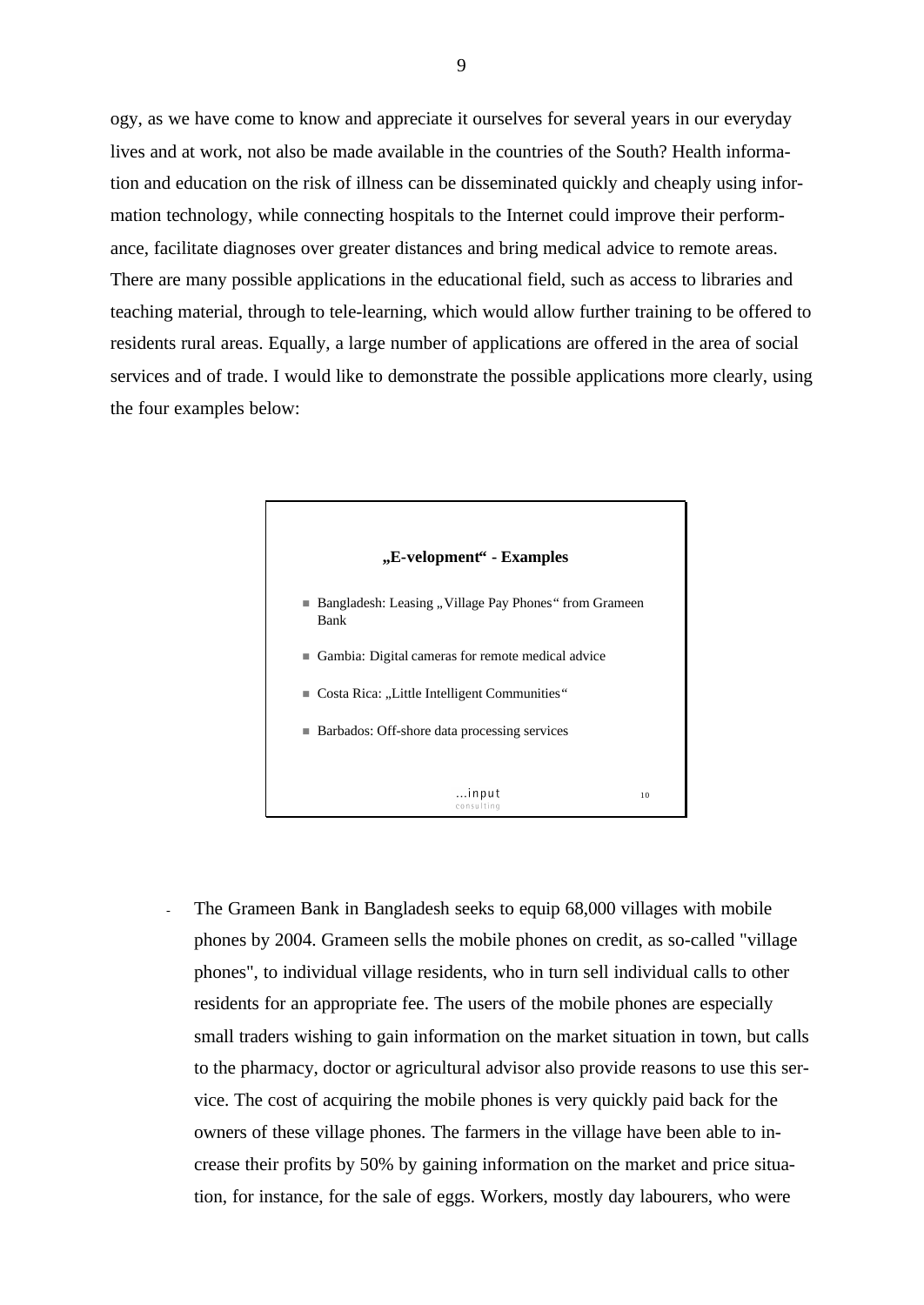previously reliant on the village labour market, can now call around to the surrounding villages and work where the demand is at a particular time. Telephone calls can be used to avoid expensive, long, risky journeys. In addition to these economic advantages, the mobile phones contribute many social benefits. Not only do contacts with friends and relatives become more intensive, many of the women now working as "phone women" used to live well below the poverty line prior to their cooperation with the Grameen Bank. Now, well-off village residents come to them seeking their services. Their function gives these women new respect –social advancement thanks to the telephone.

- On Ginnack, a remote island in the Gambia River, nurses use a digital camera to document their patients' symptoms. The pictures are taken to the next town on a laptop, where they are analysed by a doctor. If a specialist diagnosis is required, the digital pictures are sometimes e-mailed to Global Synergy in the UK and sent on from there.
- In the concept of "Little Intelligent Communities" (LINCOS), developed by the Massachusetts Institute of Technology (MIT) and the Instituto Tecnológico de Costa Rica at the initiative of the former President of Costa Rica, José María Figueres, new technological options are being combined with the offering of useful applications: The constructors have filled the last corner of now disused freight containers with high-tech appliances, to create steel community centres: electronic post offices, a medical practice, a bank, a library, a radio station, an office, a cinema, a mini laboratory, all combined in a tin box. Driven by solar batteries, with a satellite dish on top, the centre is always connected to the global data stream, even if it is set up in the middle of nowhere. There, farmers can obtain information on the Internet about the price of pigs or seed. E-mail greetings arrive from relatives who have emigrated to the USA. Children at school can also learn to use the new media. As a telemedical transmission centre, the communication container can save lives: The patient goes in front of a video camera in the narrow multilaboratory, and a doctor in the nearest town can examine him/her. The Lincos containers are even equipped to measure a sick person's blood pressure, temperature and pulse, to look down their throat and to record their ECG.
- Information and communication technology can however also change the international division of tasks and lead to the establishment of new service sectors in the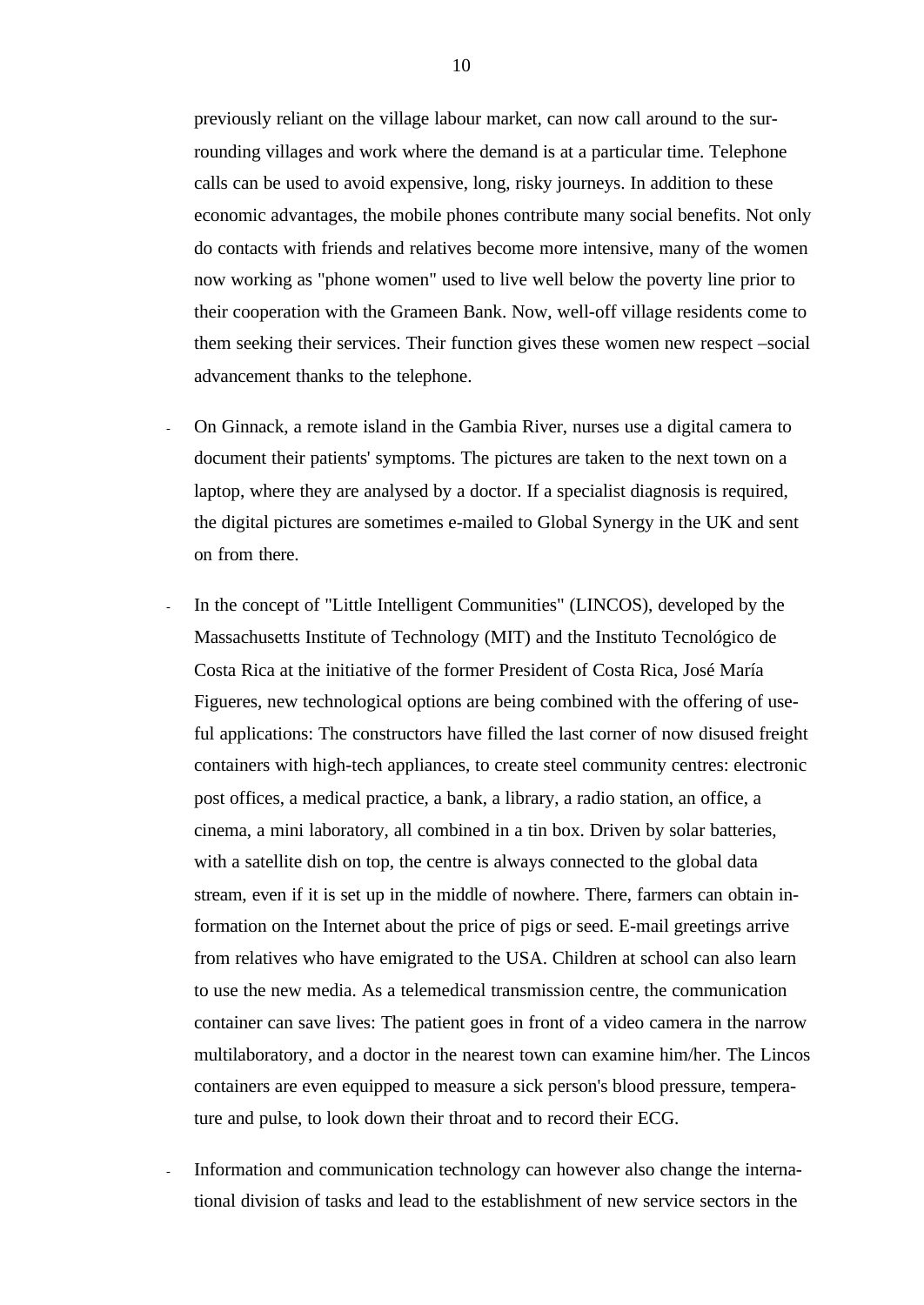respective countries, as my last example shows:

With the construction of a high-performance telecommunication infrastructure, a number of Caribbean states have laid the cornerstone for the inclusion of their well-educated workers into the international division of labour. Companies in Barbados or Jamaica now carry out the data entry for American airlines and insurance companies online. They carry out the time-consuming transfer from paper to electronic form, and work with Call Centres in the telemarketing field for US retail chains. Computer specialists also perform important programming functions for software production. These are all tasks that have been outsourced by US companies and are carried out by the specialists in the Caribbean Islands for a fraction of the US labour costs. Several thousand such jobs have now been created in the Caribbean. The IT service sector is many states' second most important source of income after the tourist industry.



These examples are intended to demonstrate the broad spectrum of applications for information and communication technology for economic and social development in the Third World. E-velopment, however, only works if three closely-linked goals are pursued:

- Firstly, "connectivity": the access possibilities for information and communication technology must be expanded through adapted infrastructure projects.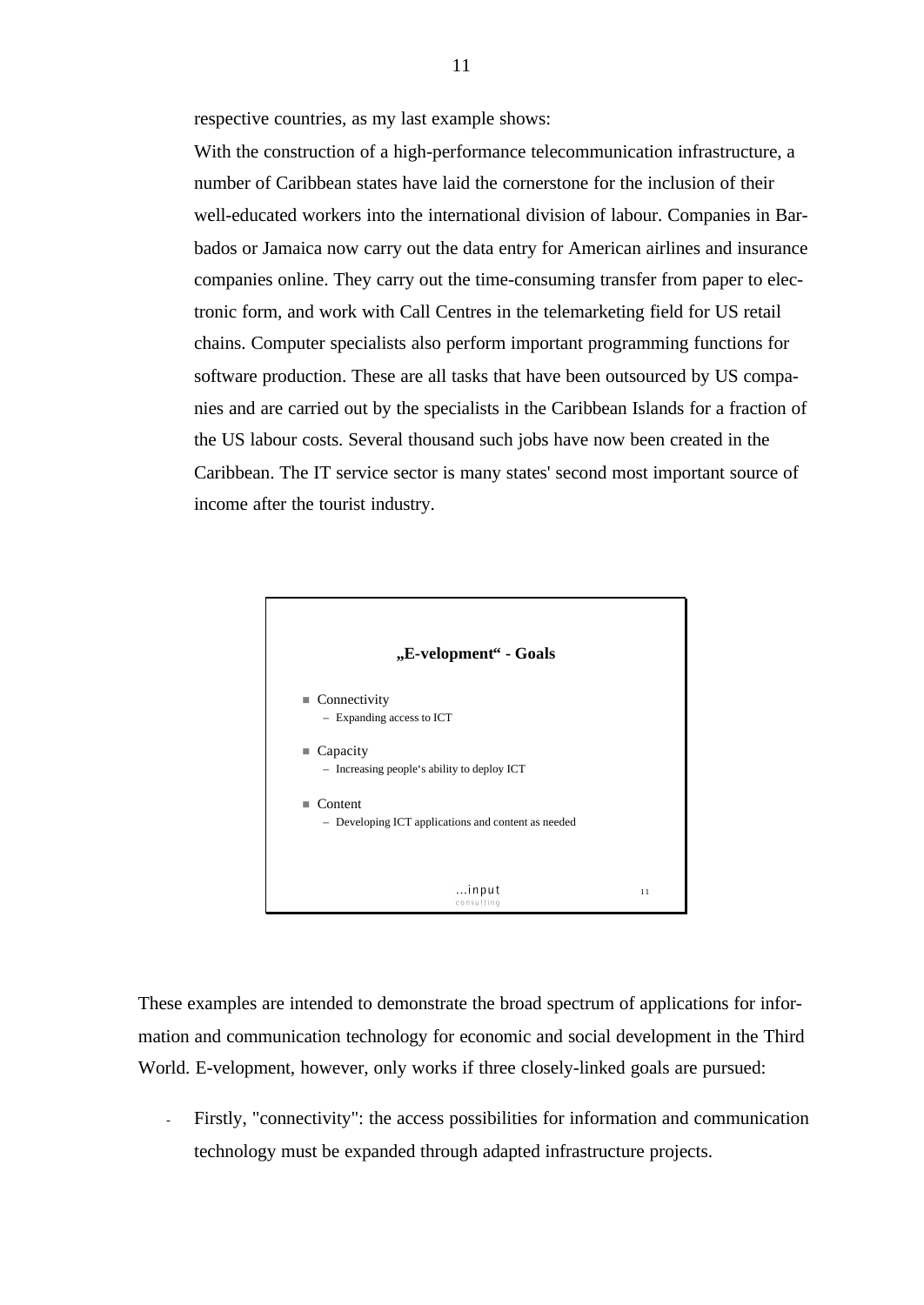- Secondly, "capacity": there is a need to increase people's ability to deploy information and communication technology sensibly and in their own interest.
- And thirdly, "content": information and communication technology applications and content must be developed and provided as needed to offer a real benefit, clearly related to the reality of life in the countries in the South. This means for instance that, the information in the net must be available in the language of the country or region in question.
- Naturally, none of these goals can be achieved easily or simply. A degree of financial effort will be needed, for which the present development aid budgets are by no means sufficient. In spite of the goal offered for decades by the United Nations of providing 0.7% of gross national product for development cooperation, the average of the 22 richest OECD states has achieved a level of only 0.24%.

If these resources are not increased, and if there is no redistribution favouring the development budgets, it will not be possible to combat poverty in a sustainable manner, and nor is it likely that useable bridges will be built across the digital divide!

In light of these circumstances and of the urgency of the problem, there is a massive need to form an "Alliance for e-velopment" combining the information and communication technology industry, Internet enthusiasts, trade unions, NGOs, churches and development assistance organisations in order to mobilise private and civil commitment to overcome the global digital divide and further the economic and social development of the countries of the South.

Many thanks for your attention!